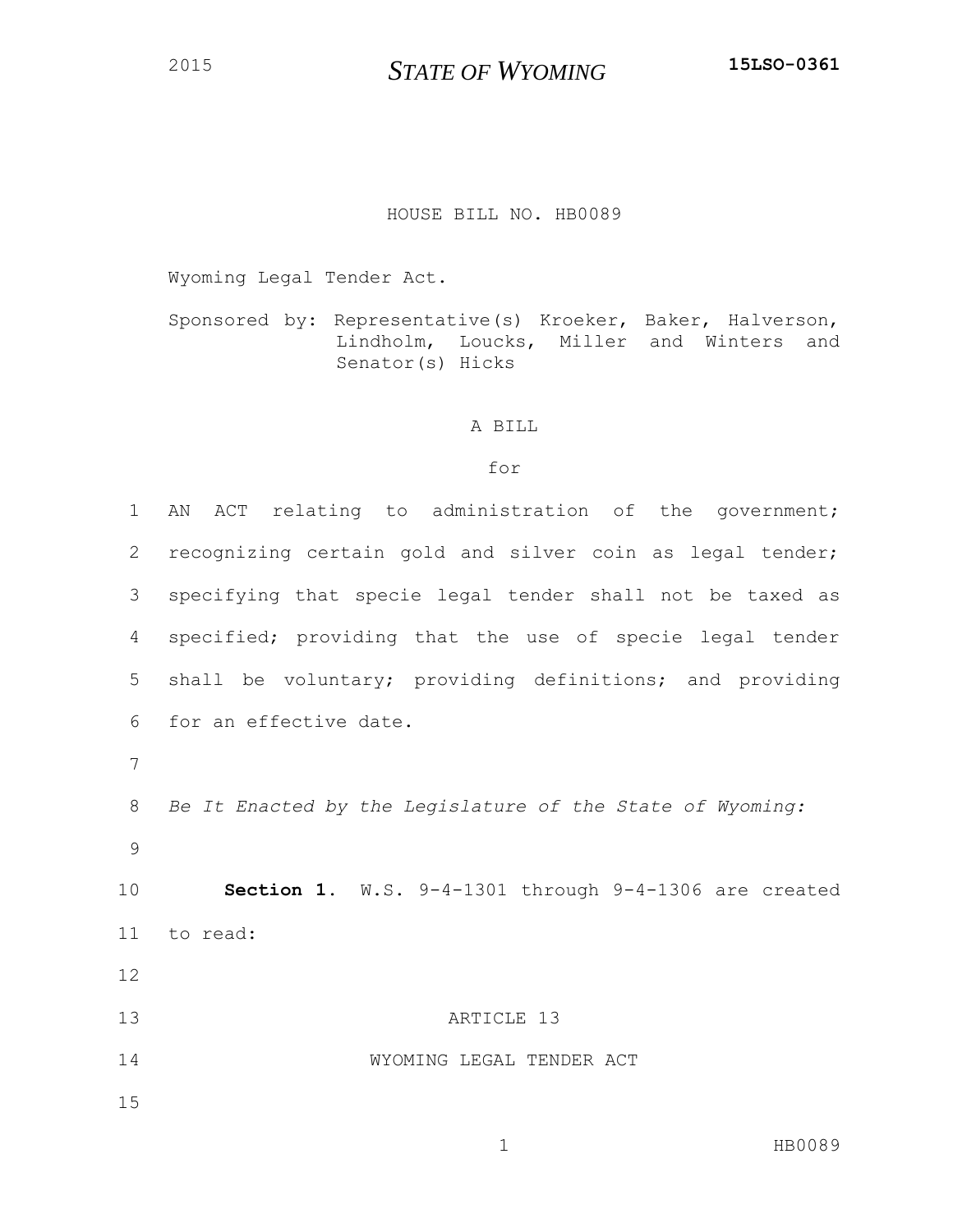**9-4-1301. Short title.** This article shall be known and may be cited as the "Wyoming Legal Tender Act." **9-4-1302. Definitions.** (a) As used in this article: (i) "Legal tender" means an authorized medium of exchange for the payment of debts and taxes; (ii) "Specie" means coin or bullion having gold or silver content. **9-4-1303. Recognition of specie legal tender.** (a) Specie legal tender in Wyoming consists of: (i) Specie coin issued by the United States 21 government at any time;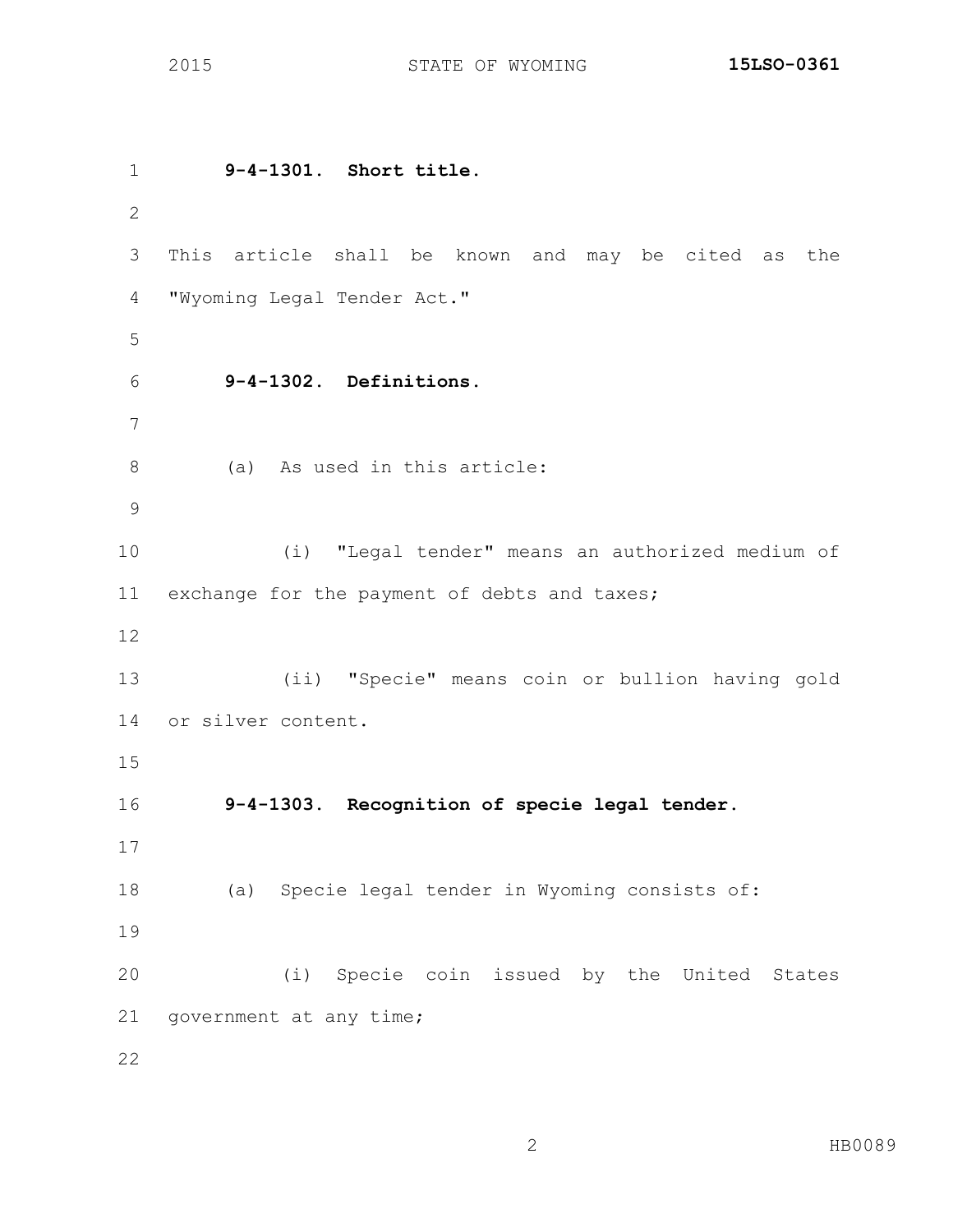(ii) Any other specie which a court of competent jurisdiction, by final and unappealable order, rules to be within state authority to make or designate as legal tender. **9-4-1304. Taxation issues related to legal tender.** (a) Legal tender including specie legal tender shall not be characterized as personal property for taxation or regulatory purposes. (b) The exchange of one (1) type or form of legal tender for another form or type of legal tender shall not give rise to any tax liability of any kind. (c) Any tax due resulting from any transaction involving specie legal tender may be paid in like legal tender, provided that the state of Wyoming may require payment in an equivalent amount of United States legal tender. **9-4-1305. Voluntary use of specie legal tender.**